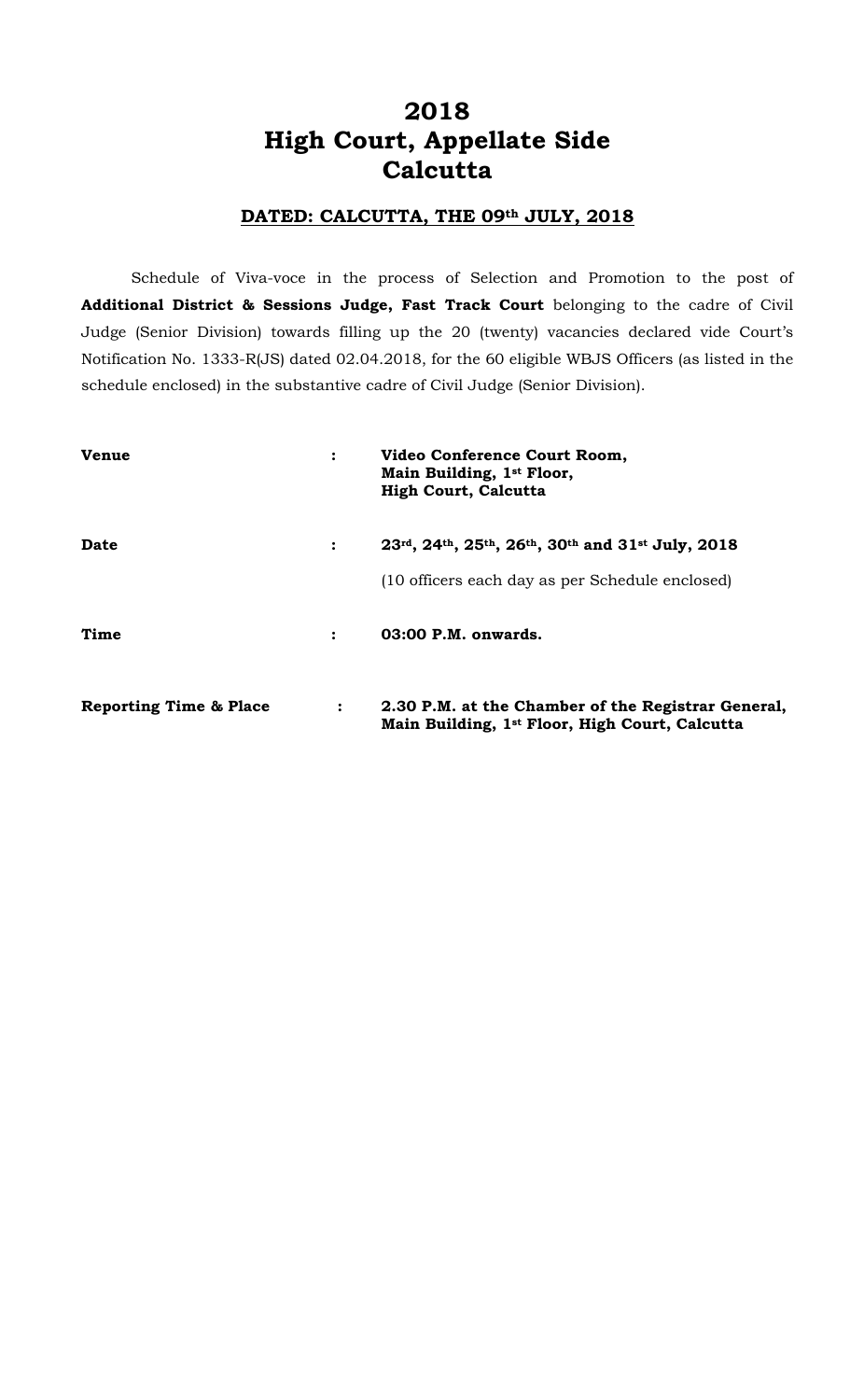#### **SCHEDULE OF VIVA-VOCE OF ELIGIBLE OFFICERS COMING UNDER THE ZONE OF CONSIDERATION FOR FILLING UP THE VACANCIES IN FAST TRACK COURTS FOR THE YEAR 2018**

#### **ON 23.07.2018**

| Sl. | <b>NAME OF THE OFFICERS</b>  | <b>PRESENT POSTING</b>                                       |
|-----|------------------------------|--------------------------------------------------------------|
| No. |                              |                                                              |
| 1.  | <b>Shri Pradip Kumar Ray</b> | $CJ(SD)$ , 2 <sup>nd</sup> Court, Krishnanagar, Nadia        |
| 2.  | Shri Arabinda Panti          | Judge, 2 <sup>nd</sup> Labour Court, Calcutta, on deputation |
| 3.  | Shri Fatik Chandra Mondal    | CJ(SD), Arambagh, Hooghly                                    |
| 4.  | Shri Hidayatullah Bhutia     | CJ(SD), 6 <sup>th</sup> Court, Alipore, South 24-Parganas    |
| 5.  | <b>Shri Tito Rob</b>         | Registrar, District Judge's Court, Burdwan                   |
| 6.  | Shri Sridhar Chandra Su      | CJ(SD), Bongaon, North 24-Parganas                           |
| 7.  | <b>Salim Ahmed Ansari</b>    | Secretary, DLSA, Alipore, South 24-Parganas                  |
| 8.  | Shri Sabyasachi Chattoraj    | Registrar, District Court, Paschim Medinipur                 |
| 9.  | Smt. Mukulika Sinha          | CJ(SD), 2 <sup>nd</sup> Court, Malda                         |
| 10. | Shri Sudip Bhattacharya      | Law Officer, Directorate of Drug Control, Govt. of W.B.      |

# **ON 24.07.2018**

| 11. | <b>Shri Sanjay Chowdhury</b>     | CJ(SD), Tehatta, Nadia                                  |
|-----|----------------------------------|---------------------------------------------------------|
| 12. | <b>Shri Arjun Mukherjee</b>      | Registrar, Barasat, North 24-Parganas                   |
| 13. | Shri Krishna Murari Prasad Gupta | CJ(SD), Serampore, Hooghly                              |
| 14. | Shri Ratan Kumar Gupta           | CIM, Burdwan                                            |
| 15. | Shri Sumit Adhikari              | CJ(SD), Khatra, Bankura                                 |
| 16. | Shri Rajesh Guha Ray             | CJ(SD), Ghatal, Paschim Medinipur                       |
| 17. | Shri Biswajyoti Chatterjee       | CJ(SD), Chanchal, Malda                                 |
| 18. | Shri Sadhan Mondal               | CJM, Hooghly                                            |
| 19. | <b>Shri Sisir Kumar Meyur</b>    | CJ(SD), 2 <sup>nd</sup> Court, Sadar, Paschim Medinipur |
| 20. | <b>Shri Suresh Singh</b>         | CJM, Raiganj, Uttar Dinajpur                            |

### **ON 25.07.2018**

| 21. | Shri Manoj Kumar Prasad          | CJM, Malda                                                    |
|-----|----------------------------------|---------------------------------------------------------------|
| 22. | <b>Shri Priyajit Chatterjee</b>  | CJM, Darjeeling                                               |
| 23. | <b>Shri Guru Das Biswas</b>      | Competent Authority, Metro Railway, Calcutta, on deputation,  |
| 24. | Shri Surajit Seal                | Judge, Bench-2, PSCC, Calcutta                                |
| 25. | Shri Ramendra Nath Makhal        | Judge, 1 <sup>st</sup> Labour Court, Calcutta                 |
| 26. | Shri Tarun Kumar Mondal          | $C1(SD)$ , 2 <sup>nd</sup> Court, Baruipur, South 24-Parganas |
| 27. | <b>Shri Prasun Ghosh</b>         | CJM, Paschim Medinipur                                        |
| 28. | <b>Shri Debasis Chowdhury</b>    | CI(SD), Diamond Harbour, South 24-Parganas                    |
| 29. | Shri Prakash Chandra Barman      | CJM, Suri, Birbhum                                            |
| 30. | <b>Smt. Kumkum Chattopadhyay</b> | CJM, Purulia                                                  |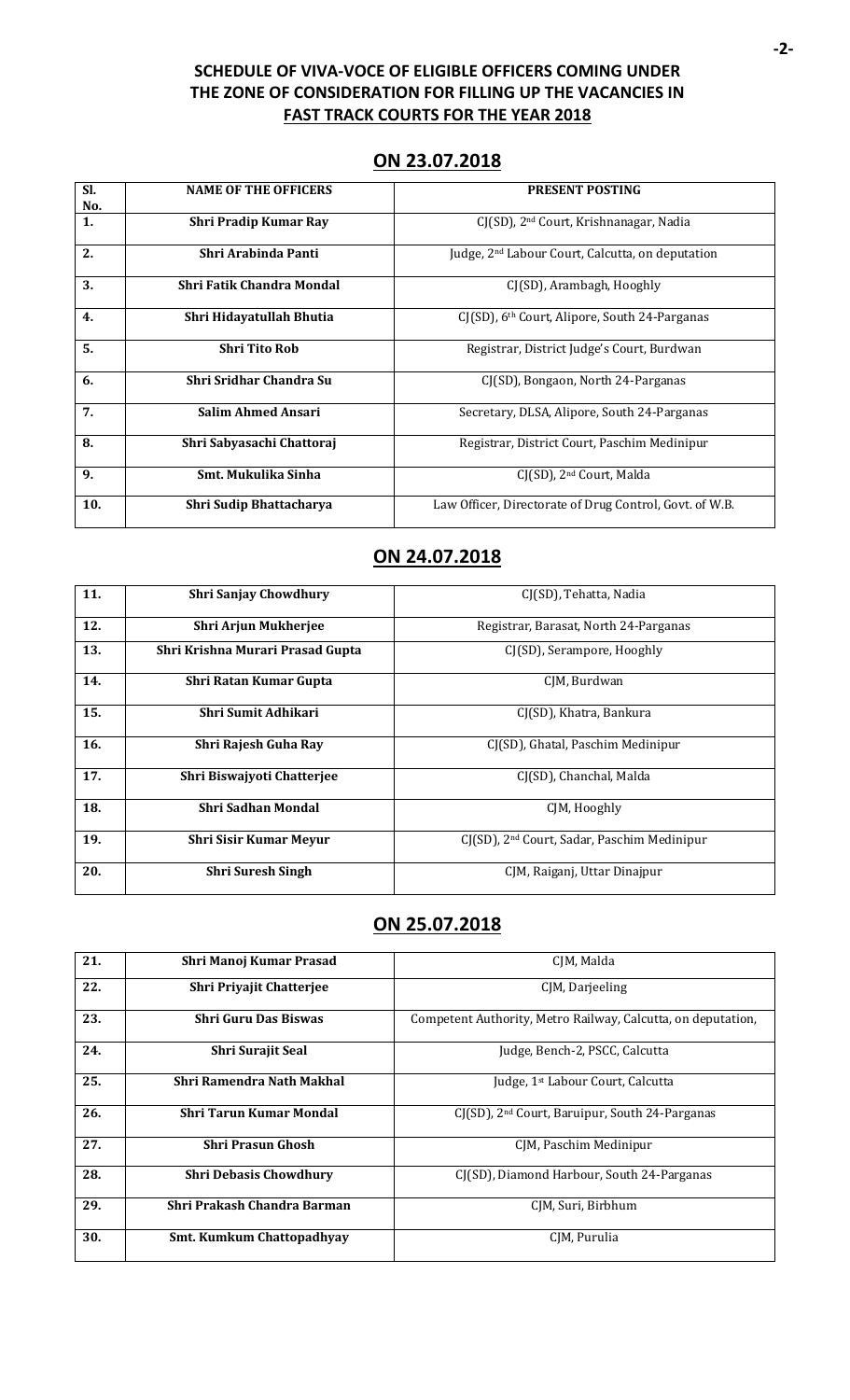| 31. | Shri Nirupam Kar                   | CJM, Tamluk, Purba Medinipur                                |
|-----|------------------------------------|-------------------------------------------------------------|
| 32. | <b>Smt. Bipasha Mandol (Das)</b>   | Dy. A.G.O.T. Govt. of W.B.                                  |
| 33. | Abu Helal Manjurur Rahaman         | Registrar, District Judge's Court, Alipore, South 24-Pgs.   |
| 34. | <b>Shri Debanjan Ghosh</b>         | Deputy Registrar, WB Human Rights Commission, on deputation |
| 35. | <b>Shri Sarad Kumar Chettri</b>    | CJ(SD), Jangipur, Murshidabad                               |
| 36. | <b>Smt. Soma Chakraborty</b>       | Deputy Registrar, West Bengal Taxation Tribunal             |
| 37. | Shri Ananta Kumar Bardhan          | CIM, Cooch Behar                                            |
| 38. | Shri Pradip Kumar Gangopadhyay     | CJM, Alipore, South 24-Parganas                             |
| 39. | Shri Ananta Kumar Singha Mahapatra | CIM, Bankura                                                |
| 40. | Smt. Mandakranta Saha              | CI(SD), Malda                                               |

### **ON 30.07.2018**

| 41. | Smt. Suparna Bandyopahyay (nee Ghosh) | CIM, Balurghat, Dakshin Dinajpur             |
|-----|---------------------------------------|----------------------------------------------|
| 42. | <b>Shri Arup Roy</b>                  | CI(SD), Islampur, Uttar Dinajpur             |
| 43. | Smt. Arpita Ghosh                     | CI(SD), Haldia, Purba Medinipur              |
| 44. | Shri Bikash Lama                      | CJ(SD), Ranaghat, Nadia                      |
| 45. | Karim Ur Reza                         | Secretary, DLSA, Uttar Dinajpur              |
| 46. | <b>Shri Sandip Karmakar</b>           | CJ(SD), DInhata, Cooch Behar                 |
| 47. | <b>Shri Indranil Chatterjee</b>       | CJ(SD), Alipurduar, Jalpaiguri               |
| 48. | <b>Smt. Ratna Rov</b>                 | ACIM, Buniadpur, Dakshin Dinajpur            |
| 49. | Shri Sandip Chakrabarti               | ACJM, Asansol, Burdwan                       |
| 50. | <b>Shri Soumendra Nath Roy</b>        | Secretary, DLSA, Balurghat, Dakshin Dinajpur |

### **ON 31.07.2018**

| 51. | <b>Shri Lilamoy Mondal</b>   | CI(SD), Sealdah, South 24-Parganas                     |
|-----|------------------------------|--------------------------------------------------------|
| 52. | Shri Sourav Bhattacharya     | Jt. Registrar, O.S., High Court, Calcutta              |
| 53. | Shri Anan Chattopadhyay      | Registrar, City Civil Court, Calcutta                  |
| 54. | <b>Shri Asish Gupta</b>      | CI(SD), 1 <sup>st</sup> Court, Tamluk, Purba Medinipur |
| 55. | Smt. Leena Goldar            | ACIM, Ghatal, Paschim Medinipur                        |
| 56. | Sushmita Mukerji             | ACJM, Kandi, Murshidabad                               |
| 57. | <b>Smt. Dipa Shyam Ray</b>   | CJ(SD), 1st Court, Asansol, Burdwan                    |
| 58. | <b>Smt. Anindita Ganguli</b> | CJM, Krishnanagar, Nadia                               |
| 59. | Smt. Barnali Das Gupta       | Secretary, DLSA, Birbhum                               |
| 60. | Shri Abhijit Ghosh           | ACIM, Alipore, South 24-Parganas                       |

The above-named officers from the adjoining districts viz. **Kolkata, Howrah, Hooghly, North & South 24-Parganas, Purba & Paschim Medinipur, Nadia and Burdwan** are granted to leave their respective stations **after court hours on the previous day before their respective scheduled dates of Viva-voce** while those from the far off districts viz. **Darjeeling, Jalpaiguri, Cooch Behar, Uttar Dinajpur, Dakshin Dinajpur, Malda, Birbhum, Murshidabad, Purulia and Bankura** are allowed to leave their respective stations **after court hours the day before the previous day of the scheduled date of vivavice** pre-ensuring no inconvenience in the judgeship and all to remain away therefrom till joining back soon after the interview is over and their such absence will be treated as **"Leave on Duty".**

**-3-**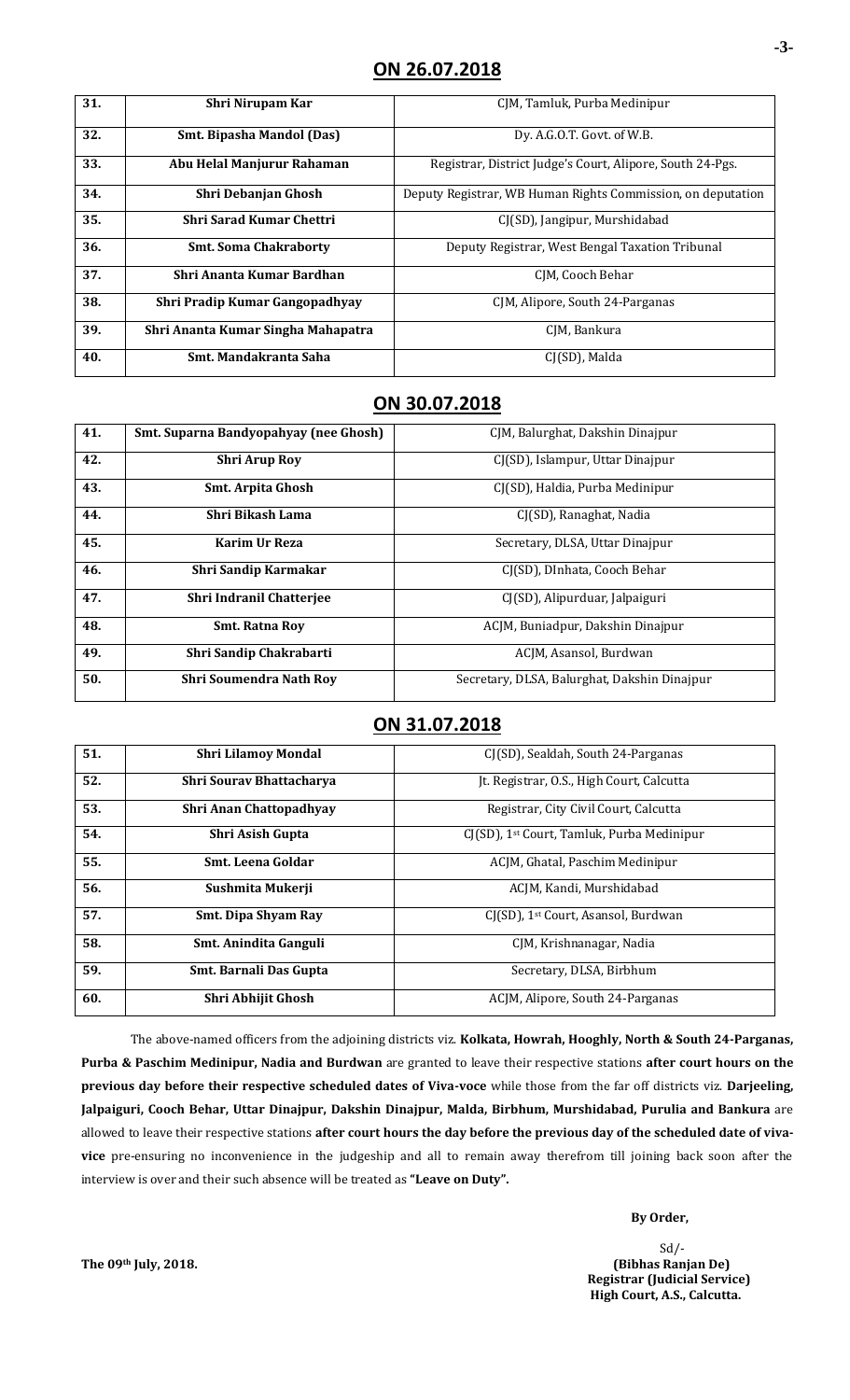## **2018 High Court, Appellate Side Calcutta**

**No. 4483-A – 4488-A Dated, Calcutta the 09 th July, 2018**

- **From: Sri Bibhas Ranjan De, Registrar (Judicial Service) High Court, Appellate Side, Calcutta.**
- **To : 1. All the District Judges of West Bengal,**
	- **2. The Chief Judge, City Civil Court, Calcutta.**
	- **3. The Chief Judge, Presidency Small Causes Court, Calcutta**
	- **4. The Secretary, Judicial Department, Govt. of W.B.,** 
		- **Writers' Buildings, Kolkata – 700001**
	- **5. The Member Secretary, State Legal Services Authority, W.B.,**
	- **City Civil Court Building, Kolkata – 700001.**
	- **6. The Registrar, Original Side, High Court, Calcutta**
	- **Sub: Schedule of Viva-voce for selection and promotion to the post of Additional District & Sessions Judge, Fast Track Court in the cadre of Civil Judge (Sr. Divn.) towards filling up 20 (twenty) vacancies declared vide Court's Notification No. 1333-R(JS) dated 02.04.2018 involving 60 eligible WBJS officers from the substantive cadre of Civil Judge (Senior Division).**

#### **Sir/Madam,**

With reference to the above, I am directed to inform you that **viva-voce of 60 eligible WBJS officers** in the substantive cadre of Civil Judge (Senior Division) in the process of **selection and promotion to the post of Additional District & Sessions Judge, Fast Track Court** is scheduled to be held on **23.07.2018, 24.07.2018, 25.07.2018, 26.07.2018, 30.07.2018 and 31.07.2018,** following the schedule as being **published in Court's website** and enclosed herewith**.**

In doing so, I am directed to inform that the Hon'ble Court has been pleased to allow the eligible officers from the adjoining districts viz. **Kolkata, Howrah, Hooghly, North & South 24-Parganas., Purba & Paschim Medinipur, Nadia and Burdwan** to leave their respective stations **after court hours on the previous day before their respective scheduled dates of Viva-voce** while those from the far off districts viz. **Darjeeling, Jalpaiguri, Cooch Behar, Uttar Dinajpur, Malda, Birbhum, Murshidabad, Purulia and Bankura** are allowed to leave their respective stations **after court hours the day before the previous day of the scheduled date of viva-vice** pre-ensuring no inconvenience in the judgeship and all to remain away therefrom till joining back soon after the interview is over and their such absence will be treated as **"Leave on Duty".**

You are therefore, requested to inform the concerned officers as listed in the schedule enclosed herewith and posted under your control accordingly, so that they, specially those posted in remote and far-off stations, may get adequate time for to and fro journey for the purpose.

This may be treated as important and urgent.

For further information, if any, the officers may be requested to visit the Court's website *www.calcuttahighcourt.gov.in.* The Officers may also contact the office of the First Assistant Registrar, High Court, Appellate Side, Calcutta on all working days (between 11.00 a.m. to 4.30 p.m.), over Phone No. (033)-2254-8065/2254-8226/2243-6080.

Yours faithfully,

Sd/-

Encl.: Schedule of Viva-voce (3 sheets) **Registrar (Judicial Service)**